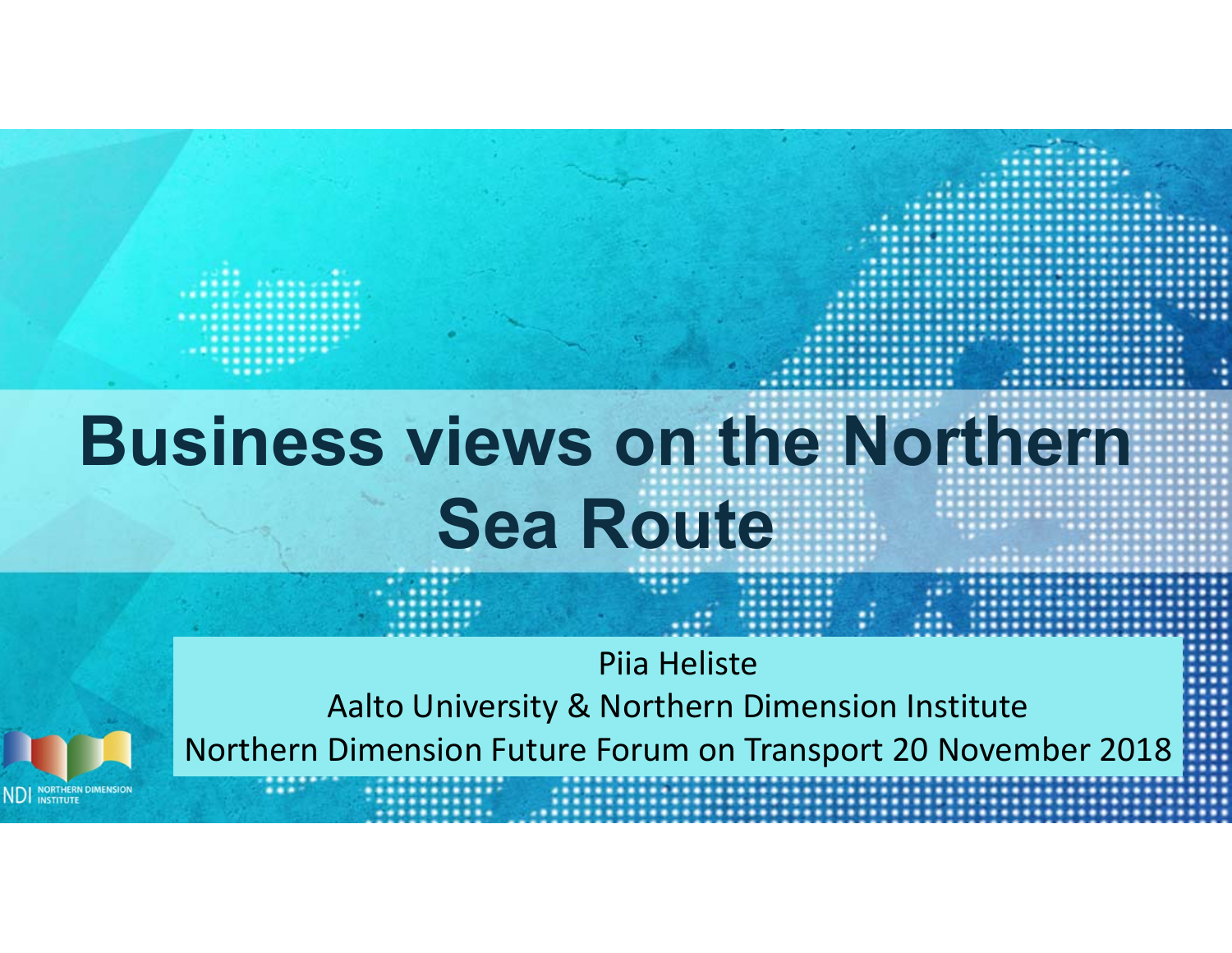#### **What made the NSR topical?**

- • Changes in global trade patterns and world economy
- • Congestion in Southern routes before their enlargement
- •Climate change

*"There has been a lot of excitement or perhaps hype … about the NSR."*

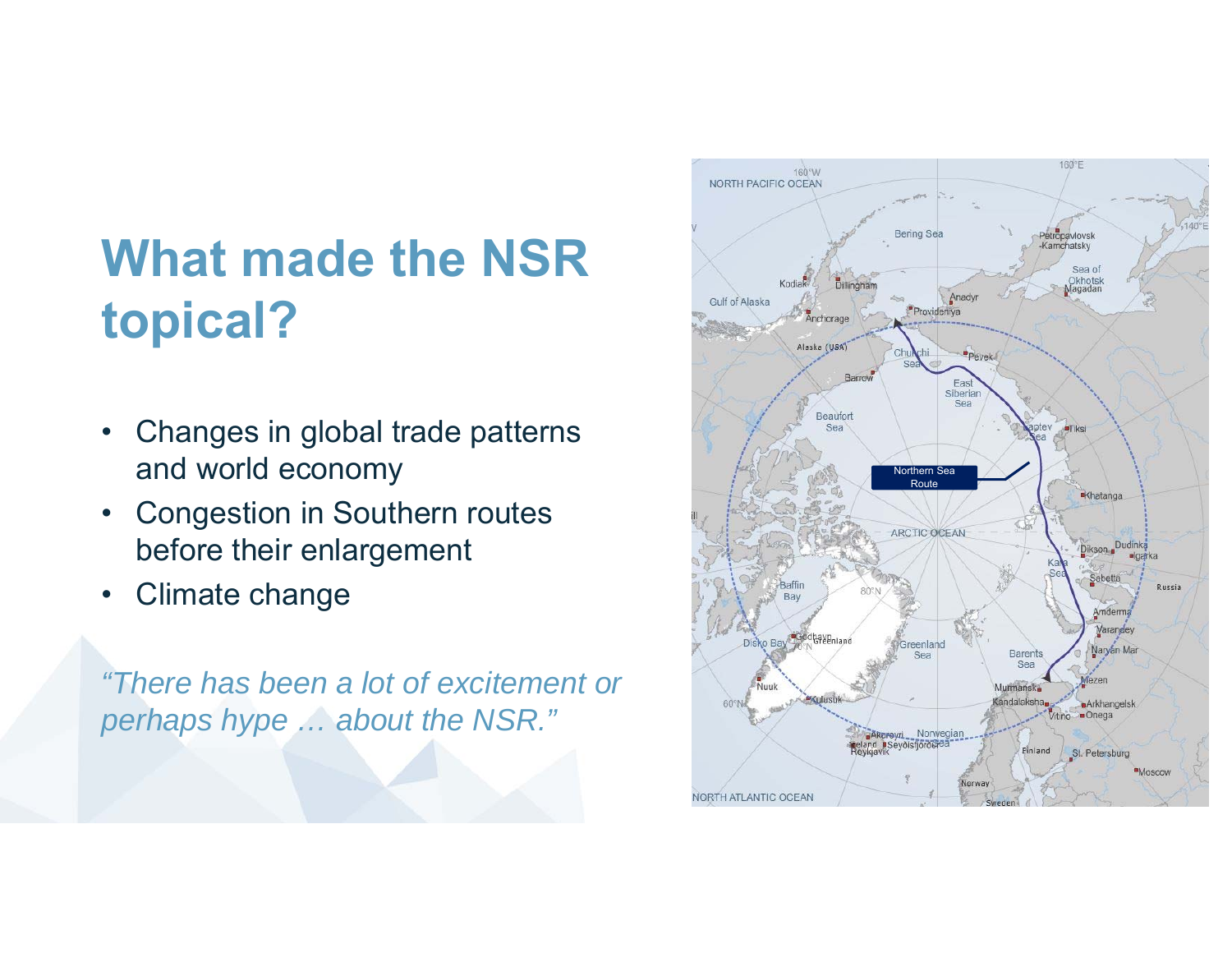#### **Destinational shipping**

- $\bullet$  Increasing economic activity in the Russian Arctic
- • Industrial and infrastructure projects
- $\bullet$  Transportation volumes will continue to grow driven by natural resources exports from the Arctic areas & project based shipments.
- • What will be the role of foreign operators/actors?



© Jarmo Vehkakoski

*"For destinational shipping, we think the business has already been established. [It] is dominated by Russian oil and gas development activities."*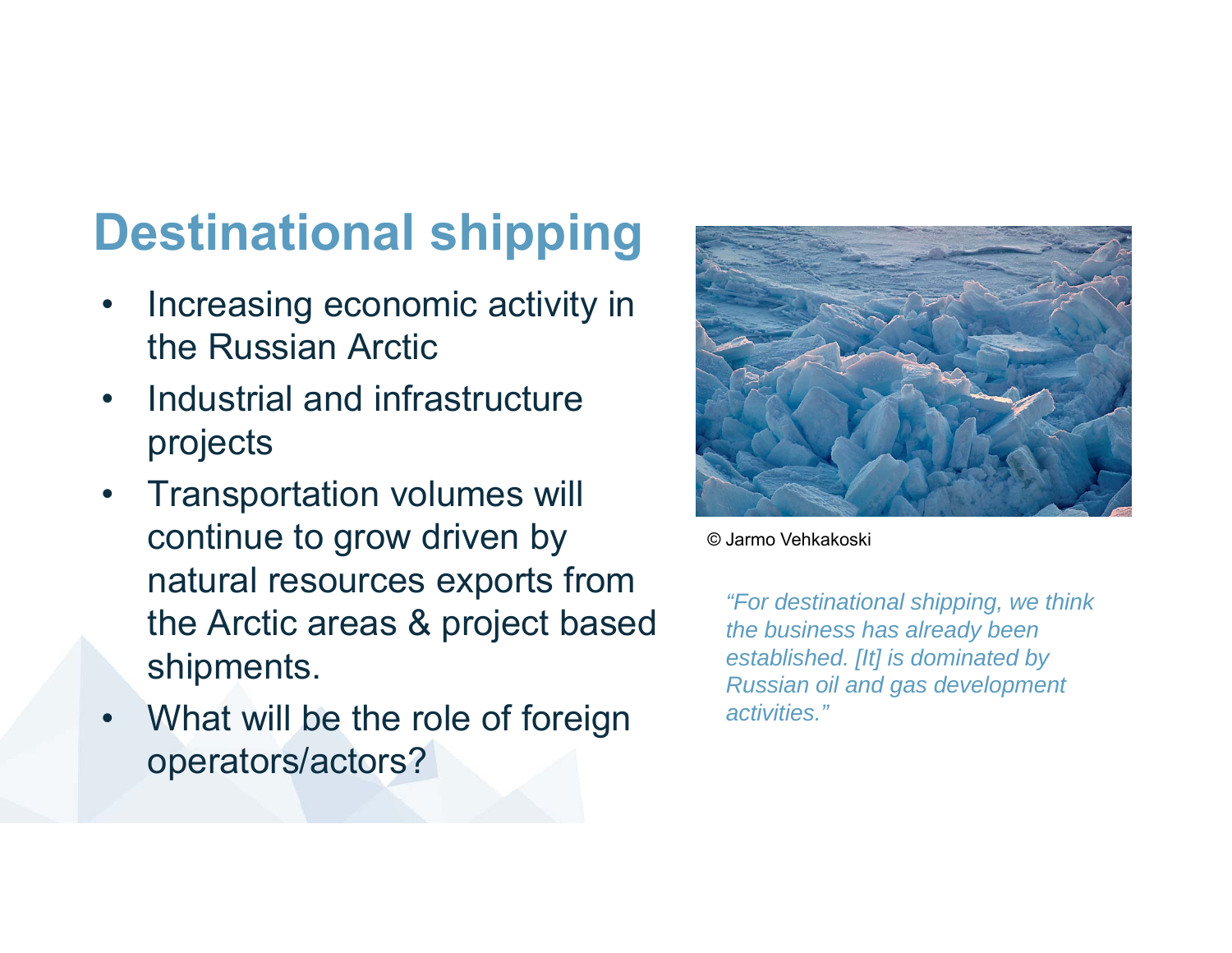## **Transit shipping** *<sup>"The NSR saves up to 20"* days off in any given</sup>

Main motives: savings in time and costs Challenges:

*voyage, depending on where you start."*

- $\bullet$ Market situation: low bunker costs, low freight rates and overcapacity
- $\bullet$ Costs and availability of icebreaking and ice pilot services
- •Insurance costs
- •Uncertainty of passage time & length of operating window; seasonality
- $\bullet$ Vessel and crew requirements
- •Safety concerns
- • Lack of infrastructure and logistics systems

*"We have tested the NSR because we wanted to have experience about the area and the process involved with the transit."*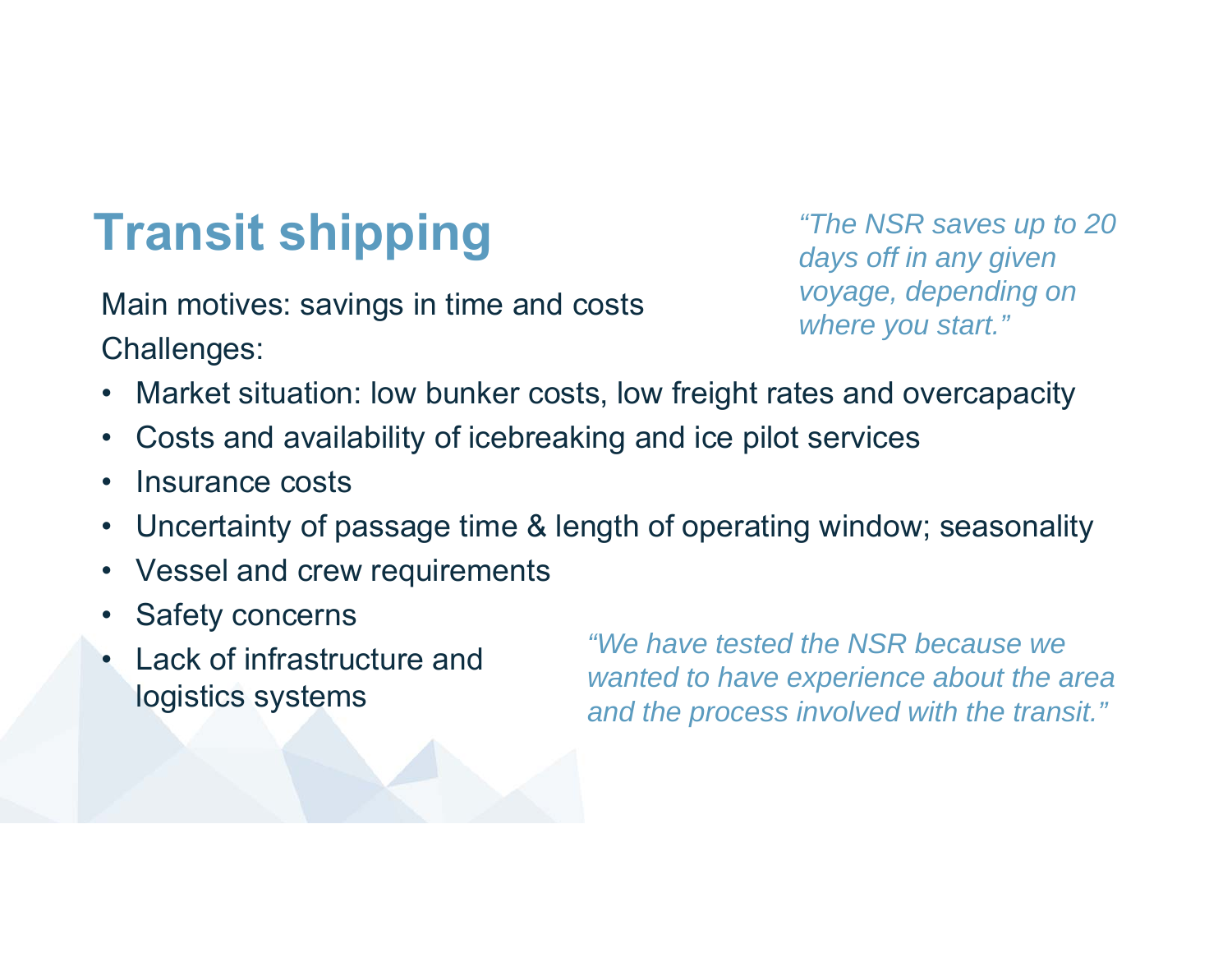#### **Future of transit shipping**

*"It is an alternative route between Europe and Asia. In the future."*

*"Export of the Asian countries is here the factor which creates potential. But the challenge for shipping companies is to have cargoes going in both directions. But if some of these big Asian ship owners make a strategic decision to use the NSR, the situation can change very quickly."*

*"About 2040, we can use the NSR as a container trade route. After the sea ice melts more, we will be able to assign mega container ships to the NSR similarly to Indian Ocean and Suez Canal. Then we can think that the NSR is a major route between Europe and Asia."*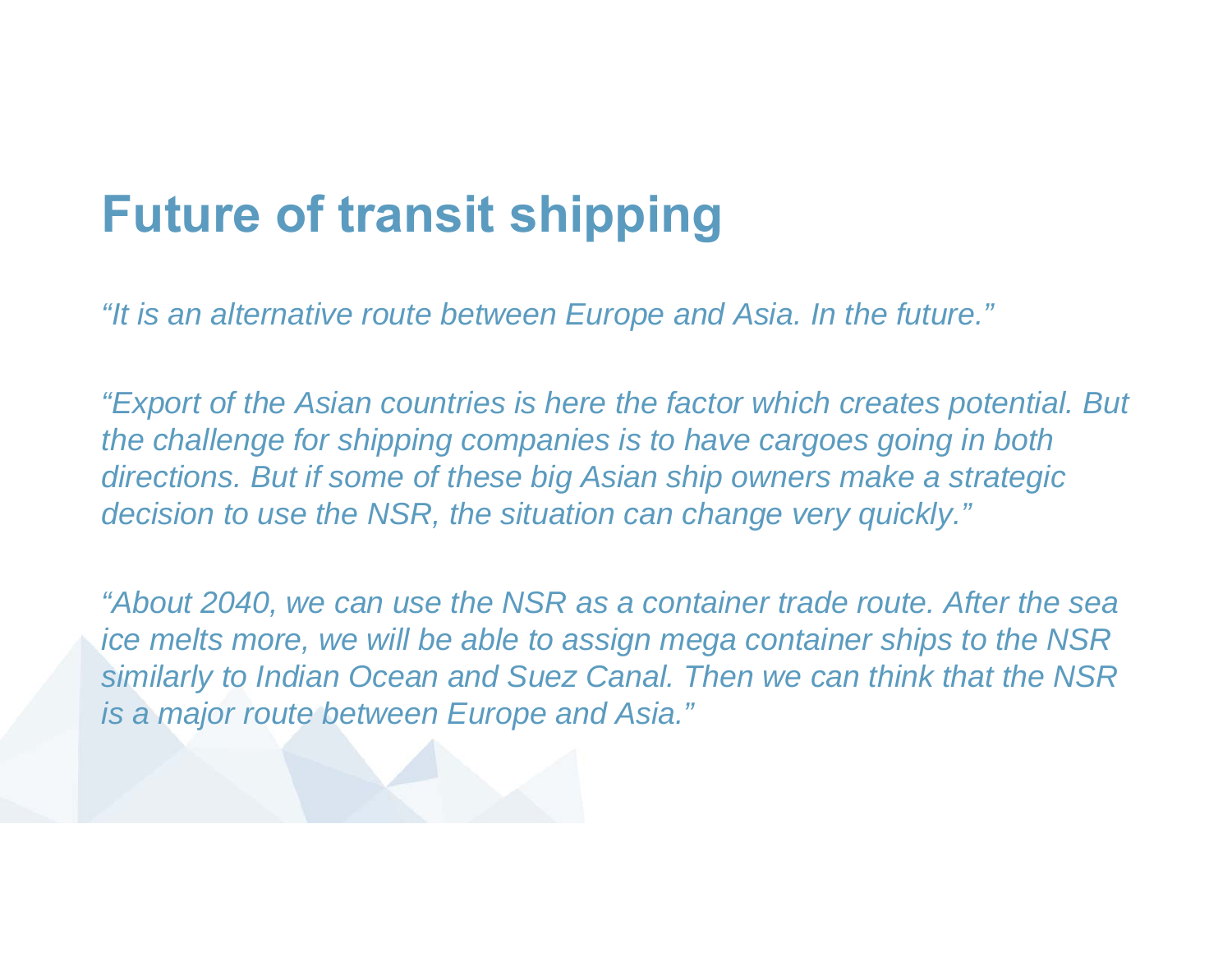### **Conclusions**

Transportation volumes will continue to grow driven by natural resources exports from the Arctic areas & project based shipments.

The role of the NSR as an international transit route depends on various factors:

- -Climate change
- Market situation
- -Pricing
- - Infrastructure developments along the NSR and linked to it
- Politics; treatment of foreign vs Russian vessels



© Jarmo Vehkakoski